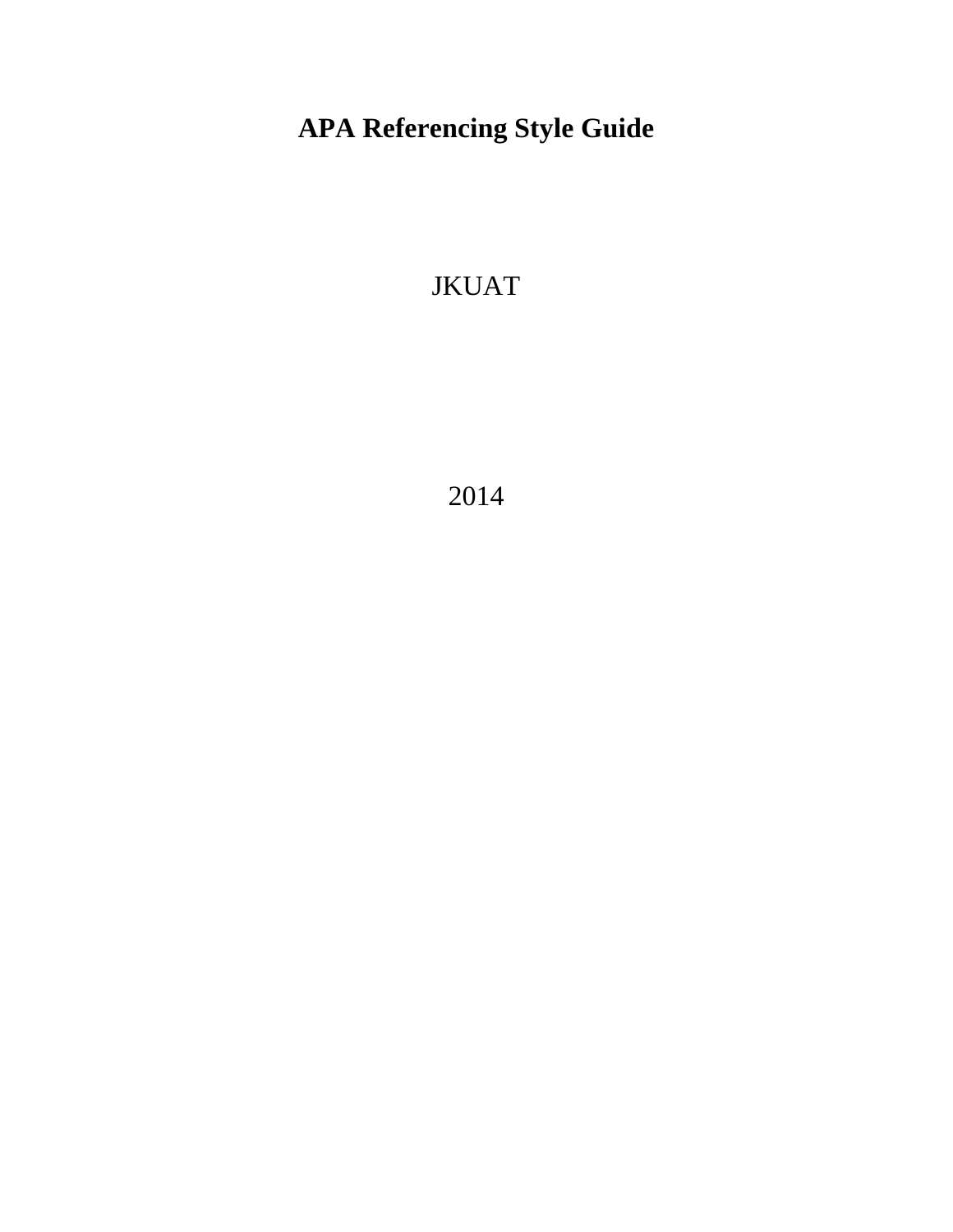# **CONTENTS**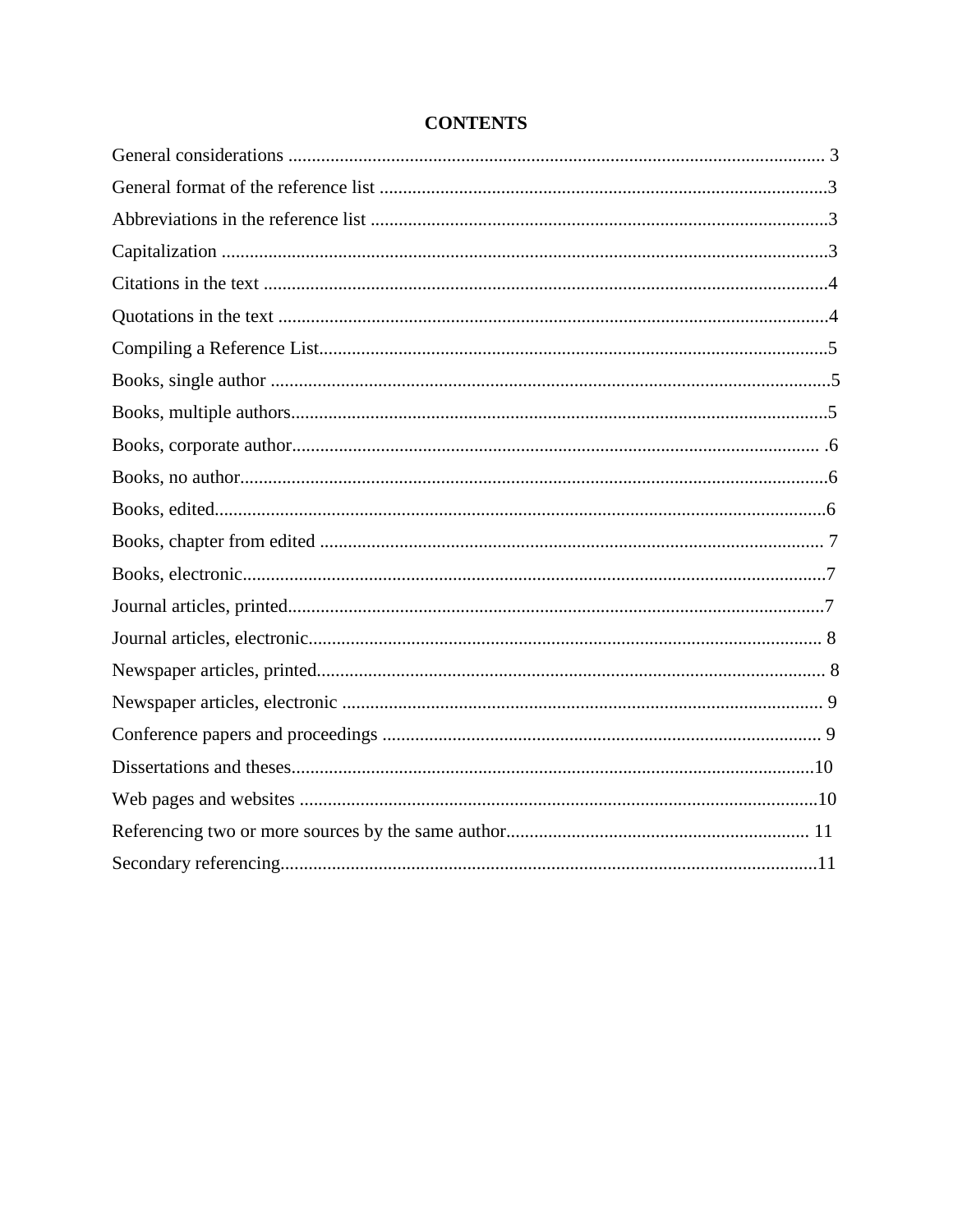#### **GENERAL CONSIDERATIONS**

#### **General format of the reference list**

- Start the reference list on a new page, with the word References centered at the top of the page
- Second and subsequent lines of each reference should be indented (hanging indent format)
- The reference list should be listed alphabetically by author and then by year
- Book titles and journal titles should be in italics (preferably) or underlined
- The date is the year of publication, not printing
- For a book, the edition is only mentioned if it is other than the first
- The place of publication is the town or city, not the country
- Journal titles should be given in full, not abbreviated
- Do not put a full stop after a website URL
- Be consistent in format, layout, type-face and punctuation

| <b>Chapter</b>           | <b>Chap</b>           |
|--------------------------|-----------------------|
| <b>Edition</b>           | ed.                   |
| <b>Editor or editors</b> | Ed. Of Eds.           |
| <b>No date</b>           | n.d                   |
| <b>Number</b>            | No.                   |
| Page                     | P                     |
| <b>Pages</b>             | pp.                   |
| <b>Part</b>              | Pt.                   |
| <b>Revised edition</b>   | Rev. ed.              |
| <b>Second edition</b>    | $2nd$ ed.             |
| <b>Supplement</b>        | Suppl.                |
| <b>Translated by</b>     | Trans.                |
| <b>Volume</b>            | Vol (e.g. vol.4)      |
| <b>Volumes</b>           | Vols (e.g. in 2 vols) |

#### **ABBREVIATIONS IN THE REFERENCE LIST**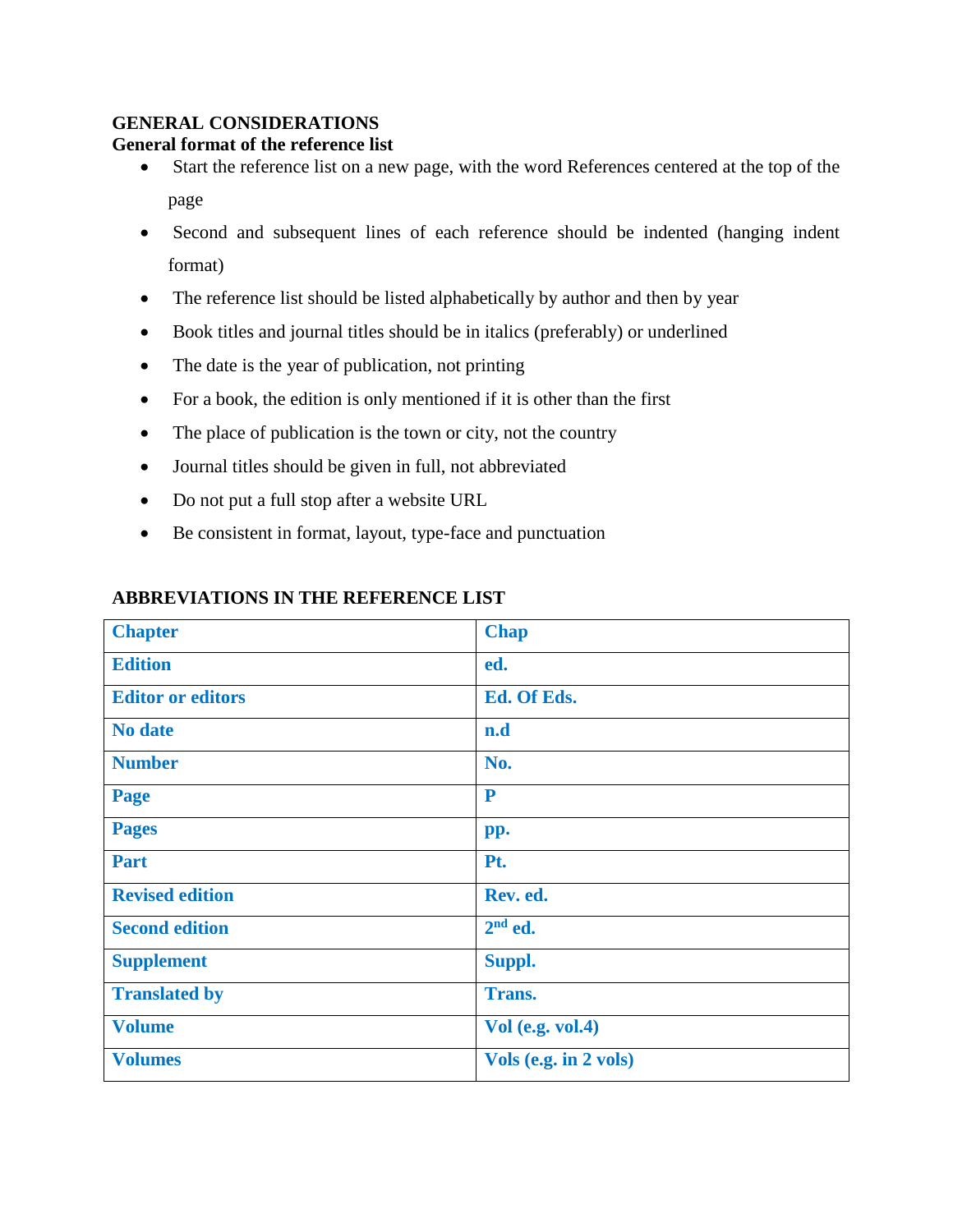#### **CITATIONS IN THE TEXT**

Brief citations are inserted within the text wherever you incorporate another's words, facts, or ideas. Each citation contains only enough information, usually just the author's surname and the year of the source, to enable the reader to find the corresponding source in the reference list.

- This same point is made by others (Jon & Lisa, 2009).
- Jon and Lisa (2009) made this same point.
- In 2009, Jon and Lisa made this same point.

Note that "and" is replaced by the ampersand sign (" $\&$ ") when the authors are given in brackets.

To cite a specific part of a source, indicate the page, chapter, figure or table at the appropriate point in the text. Always give page numbers for quotations.

- (Brown, 2010, chap. 6)
- (Walker, 2007, p. 130)

#### CAPITALIZATION

#### **In the text**

Capitalize major words and all other words of four letters or more, in headings, titles, and subtitles outside reference lists, for example, "A Study of No-Win Strategies."

#### **In the reference list**

• For titles of books, chapters, and articles, capitalize only the first word of the title, the first word of the subtitle, and any proper names.

- For periodical titles, capitalize the first, last, and all principal words.
- For conference proceedings, capitalize the name of the conference, symposium etc.

#### **QUOTATIONS IN THE TEXT**

Short quotations of less than 40 words should be incorporated into the text, and the quotation enclosed in double quotation marks.

• "This is a quote of less than forty words" (Smith, 2008, p. 43)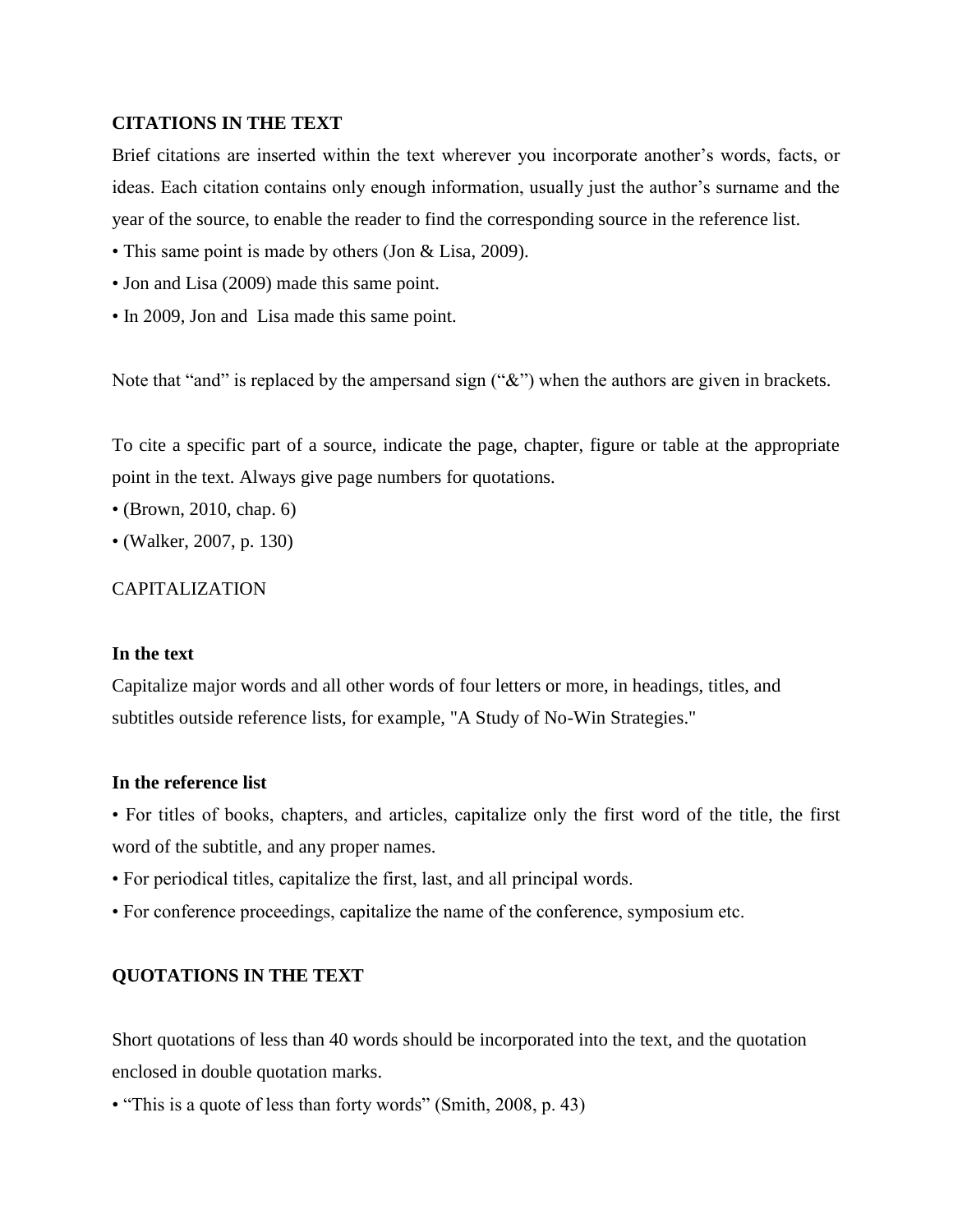• Smith (2008) said that "This is a quote of less than forty words" (p. 43)

Quotations of more than 40 words should be displayed in an indented block of text, without quotation marks.

• Smith (2008) found that:

In the case of quotations of more than forty words you must display the quotation in an indented block of text without quotation marks and quote the author, year and page number in the text, and include a full reference without page number in the reference list (p. 43).1.5

• Smith (2008) found that:

#### **Quotations**

Place quotations longer than 40 words in a freestanding block of typewritten lines, and omit quotation marks. Start the quotation on a new line, indented five spaces from the left margin. Type the entire quotation on the new margin, and indent the first line of any subsequent paragraph within the quotation five spaces from the new margin. Maintain 1.5 spacing throughout. The parenthetical citation should come after closing punctuation mark.

#### Example:

Miele's 1993 study found the following:

The placebo effect disappeared when behaviors were studied in this manner. Furthermore, the behaviors were never exhibited again, even when real drugs were administered. Earlier studies conducted by the same group of researchers at the hospital were clearly premature in attributing the results to a placebo effect. (p. 276)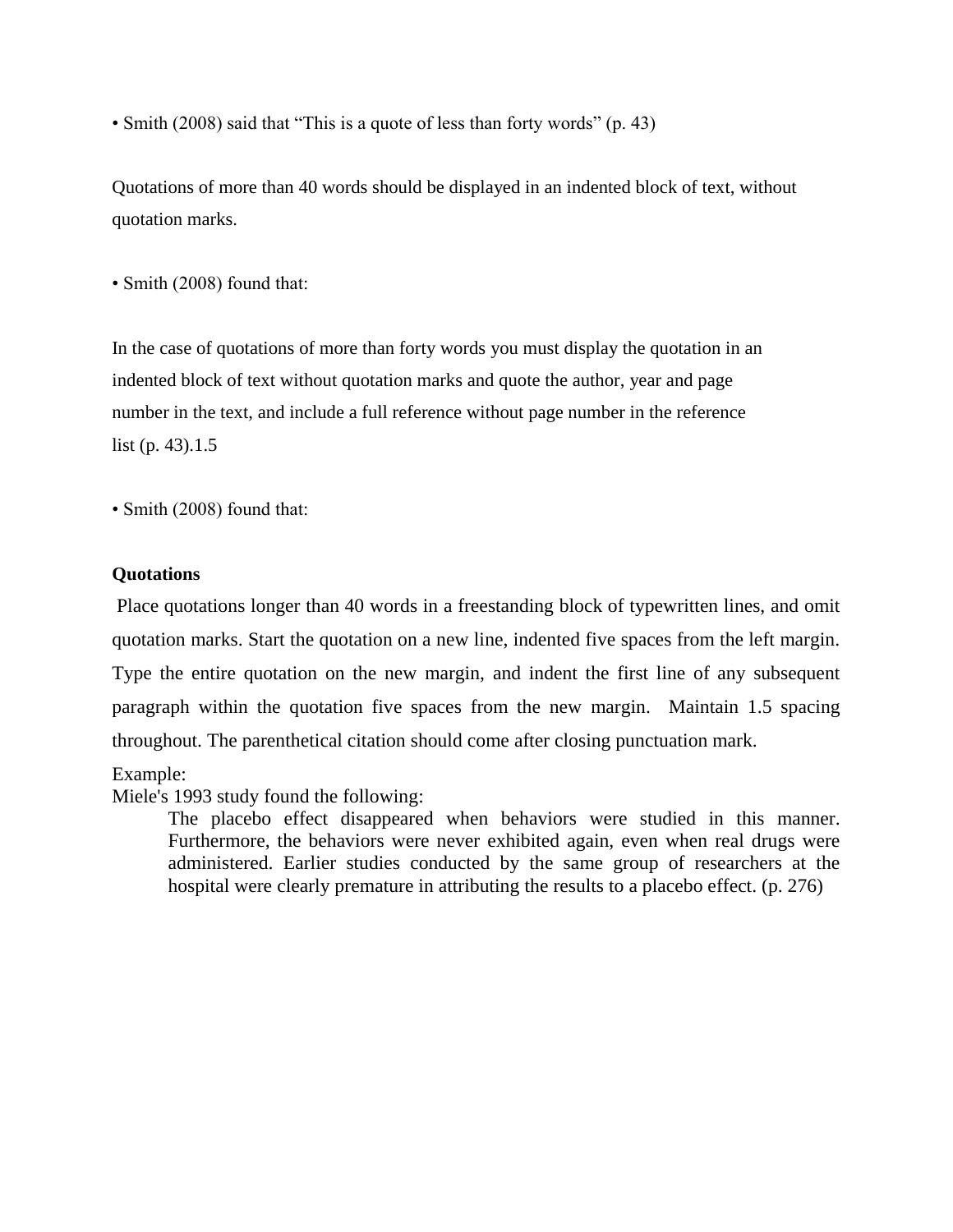# **COMPILING A REFERENCE LIST**

## **BOOKS, SINGLE AUTHOR**

| Format   | Author's Surname, Initials. (Date of publication). Title (Edition, if not the first). |
|----------|---------------------------------------------------------------------------------------|
|          | Place of publication: Publisher.                                                      |
| Examples | Brown, J. S. (2009). Complex Variables. New York: Oxford University Press.            |
|          | Boddy, D. (2005). Management: An introduction (3rd ed.). Harlow: Financial Times      |
|          | Prentice Hall                                                                         |

# **BOOKS AND MULTIPLE AUTHORS**

| 2-6 authors:                                                                          |
|---------------------------------------------------------------------------------------|
| 1st Author's Surname, Initials, & 2nd Author's Surname, Initials.<br>(Date            |
| ofpublication). Title (Edition, if not the first). Place of publication: Publisher.   |
|                                                                                       |
| 1st Author's Surname, Initials, 2nd Author's Surname, Initials, 3rd                   |
| Author's Surname, Initials, 4th Author's Surname, Initials, 5th                       |
| Author's Surname, Initials, & 6th Author's Surname, Initials. (Dateof publication).   |
| <i>Title</i> (Edition, if not the first). Place of publication: Publisher.            |
| More than 6 authors:                                                                  |
| As above, but after the sixth author's name and initial use "et al." to indicate the  |
| remaining authors                                                                     |
| Clarke, S., & Cooper, C. L. (2004). Managing the risk of workplace stress: Health     |
| and safety hazards. London: Routledge.                                                |
| Ponton, G., Gill, P., Mercer, P. A., & Smith, G. (1993). Introduction to marketing    |
| (3rd ed.). Oxford: Blackwell.                                                         |
| 2-6 authors                                                                           |
| Name all the authors in the first citation. Beginning with the second reference, name |
| only the first author, then add "et al."                                              |
| $\Box$ First citation (Ponton, Gill, Mercer & Smith, 1993)                            |
| $\square$ Subsequent citations (Ponton et al., 1993)                                  |
| More than 6 authors                                                                   |
|                                                                                       |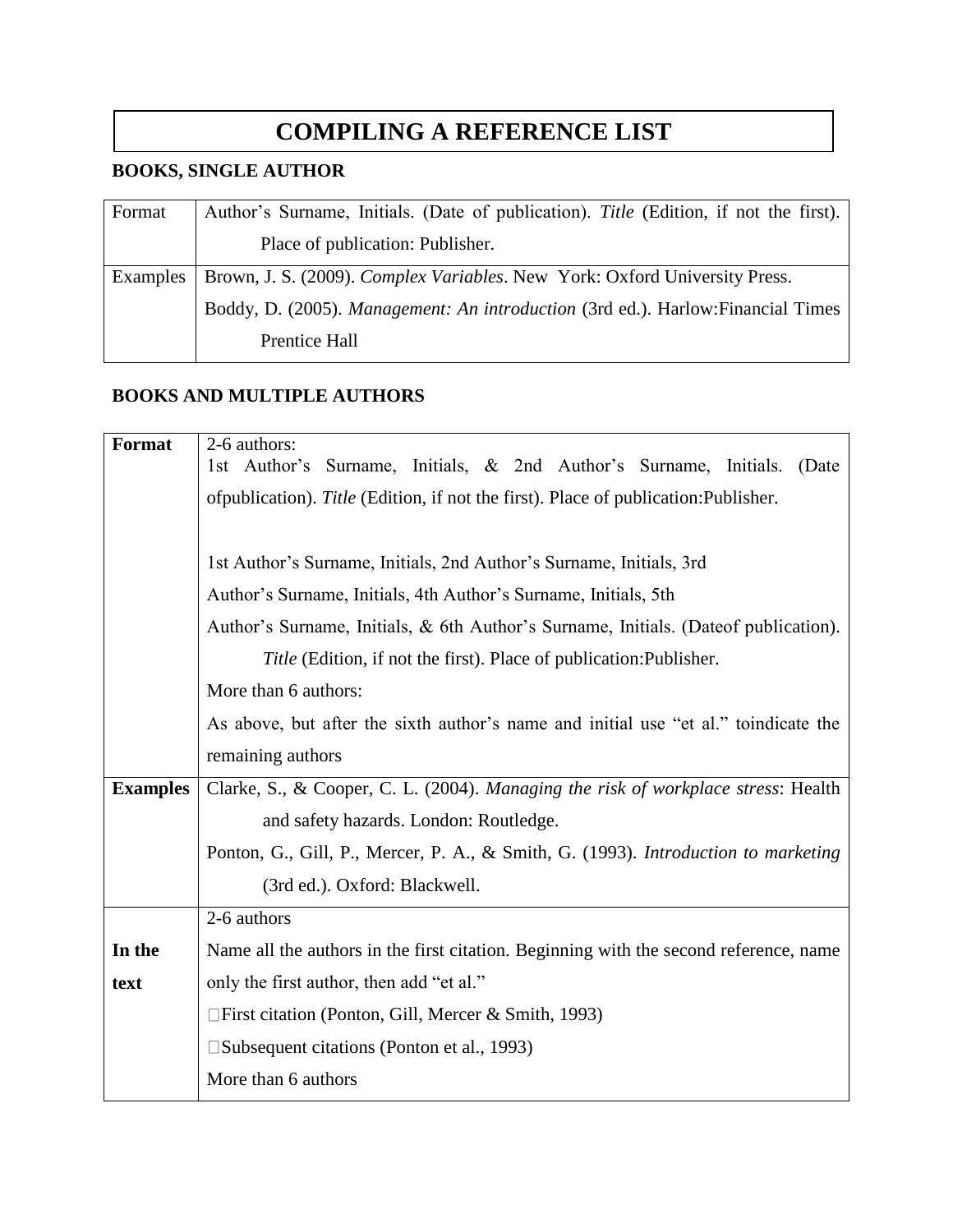Use the first author et al. for all citations including the first.  $\square$  (Stewer et al., 2003)

### **BOOKS, CORPORATE AUTHOR**

Where there is no named individual as author, this is often because there has been shared or corporate responsibility for the production of the material. In this case, the corporate name becomes the author. Corporate authors include government bodies, companies, professional bodies, societies, international organizations

| Format          | Name of the corporate author. (Date). Title (Edition, if not the first). Place of |
|-----------------|-----------------------------------------------------------------------------------|
|                 | publication: Publisher.                                                           |
|                 | Use the word "Author" for the publisher, if author and publisher are identical.   |
| <b>Examples</b> | Institute of Engineering in England & Wales. (2009). Sustainability: The role of  |
|                 | engineers. London: Author.                                                        |
| In the          | Institute of Engineering in England $& Wales, 2004)$                              |
| text            |                                                                                   |

# **BOOKS, NO AUTHOR**

Some works such as dictionaries and reference books have no author.

| Format         | Title (Edition, if not the first). (Date). Place of publication: Publisher |  |                             |                                                                                 |  |  |  |
|----------------|----------------------------------------------------------------------------|--|-----------------------------|---------------------------------------------------------------------------------|--|--|--|
| <b>Example</b> |                                                                            |  |                             | Cambridge Advanced Learner's Dictionary (2 <sup>nd</sup> ed.). (2005). New York |  |  |  |
|                |                                                                            |  | Cambridge University press, |                                                                                 |  |  |  |
| In the text    | (Cambridge Advanced Learner's Dictionary, 2003)                            |  |                             |                                                                                 |  |  |  |
|                |                                                                            |  |                             |                                                                                 |  |  |  |

#### **BOOKS, EDITED**

Apply the above rules for single author, 2-6 authors, and more than 6 authors, to editors

| Format          | 1st Editor's Surname, initials, & 2nd Editor's Surname, initials. (Eds.). (Year of |
|-----------------|------------------------------------------------------------------------------------|
|                 | publication). Title (Edition if not the first). Place of publication: Publisher    |
| <b>Examples</b> | Brown, M., French, G., & Stahl, G. (Eds.). (2008). Data Processing (6th ed.).      |
|                 | London: Routledge.                                                                 |
|                 | Lee, M. (Ed.). (2008). Government public relations: A reader. Boca Raton, FL:      |
|                 | <b>CRC</b> Press                                                                   |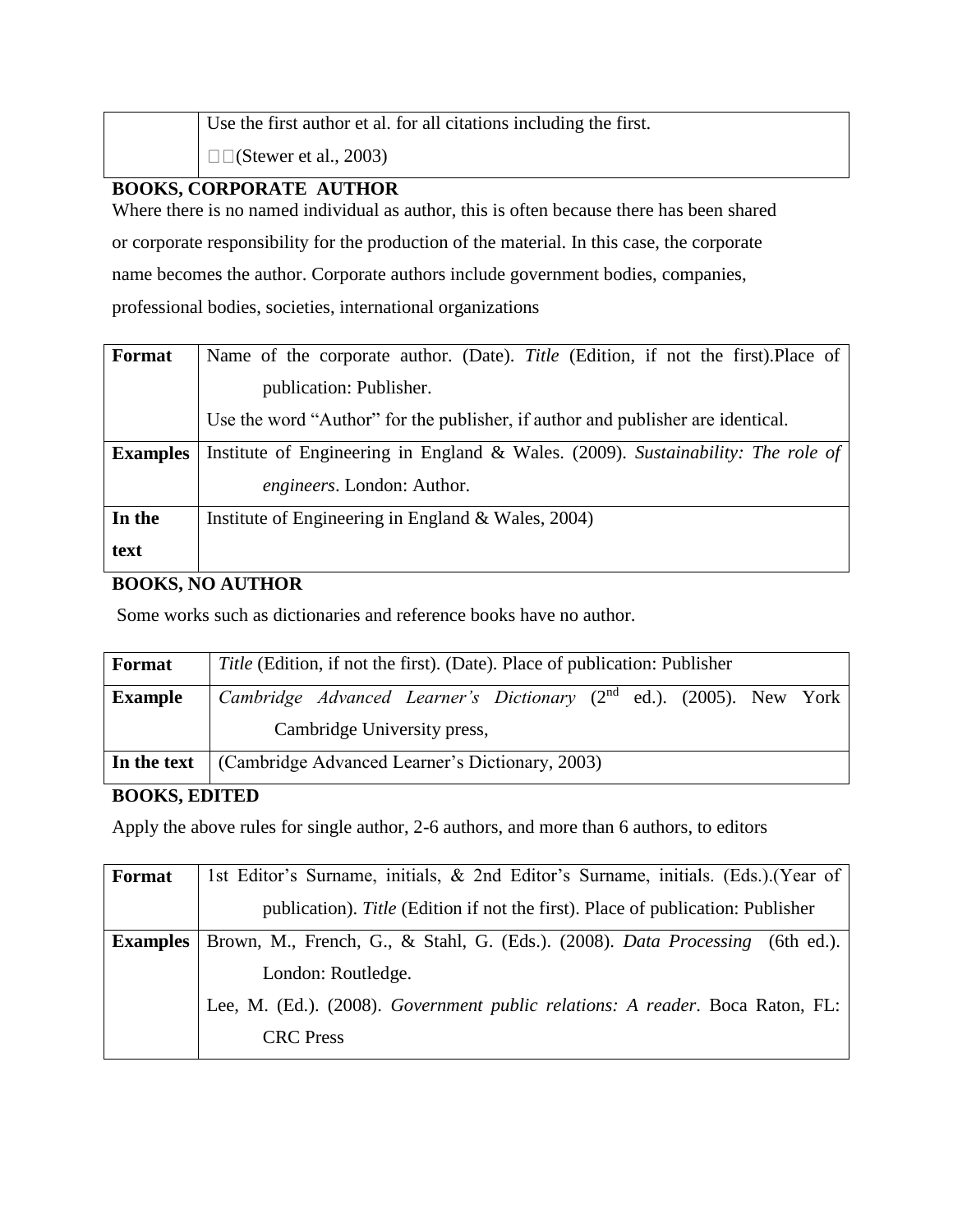# **BOOKS, CHAPTER FROM EDITED**

| Format          | Contributing author's surname, initials. (Date of publication). Title of chapter. In |
|-----------------|--------------------------------------------------------------------------------------|
|                 | Initials Surname of editor(s) (Ed.) or (Eds.), Title ofbook (Page numbers).          |
|                 | Place of publication: Publisher                                                      |
| <b>Examples</b> | Bantz, C. R. (1995). Social dimensions of software development. In J.A. Anderson     |
|                 | (Ed.), Annual review of software management and Development (pp. 502-                |
|                 | 510). Newbury Park, CA: Sage.                                                        |
|                 |                                                                                      |
|                 | Offee, C., & Ronge, V. (1982). Theses on the theory of the state. In A. Giddens &    |
|                 | D. Held (Eds.), Classes, power and conflict (pp. 74-98). London: Macmillan.          |

# **BOOKS ELECTRONIC**

| Format         | Author's Surname, Initials. (Date of publication). Title. (Edition, if not the first). |                                                                          |           |            |       |      |
|----------------|----------------------------------------------------------------------------------------|--------------------------------------------------------------------------|-----------|------------|-------|------|
|                |                                                                                        | Place of publication: Publisher. Retrieved day month, year, from website |           |            |       |      |
|                | URL                                                                                    |                                                                          |           |            |       |      |
| <b>Example</b> | Brown, F., Medlik, R, P., & Hungerford, A. (2003). Tourism reassessed (4th ed.).       |                                                                          |           |            |       |      |
|                | Oxford:                                                                                | Butterworth.                                                             | Retrieved | 28 August, | 2009. | from |
|                |                                                                                        | http://www.myilibrary.com?id=177101                                      |           |            |       |      |

# **JOURNAL ARTICLES PRINTED**

The rules on how to cite multiple authors, shown under referencing style for books, also apply for journal articles and other forms of publication.

| Format         | Author's Surname, initials. (Year of journal). Full title of article. Full Title of |
|----------------|-------------------------------------------------------------------------------------|
|                | Journal, Volume Number (Issue Number*), page numbers of article.                    |
|                | * The issue number is not necessary if the journal pages are numbered continuously  |
|                | throughout the year, only if each issue begins with page 1.                         |
| <b>Example</b> | Trappey, C. (1996). A meta-analysis of consumer choice and Subliminal advertising.  |
|                | <i>Psychology and Marketing, 13, 517-530.</i>                                       |
|                | Stiles, P., & Taylor, B. (1993). Benchmarking corporate governance: An update.      |
|                | Long Range Planning, 26(6), 138-139.                                                |
|                |                                                                                     |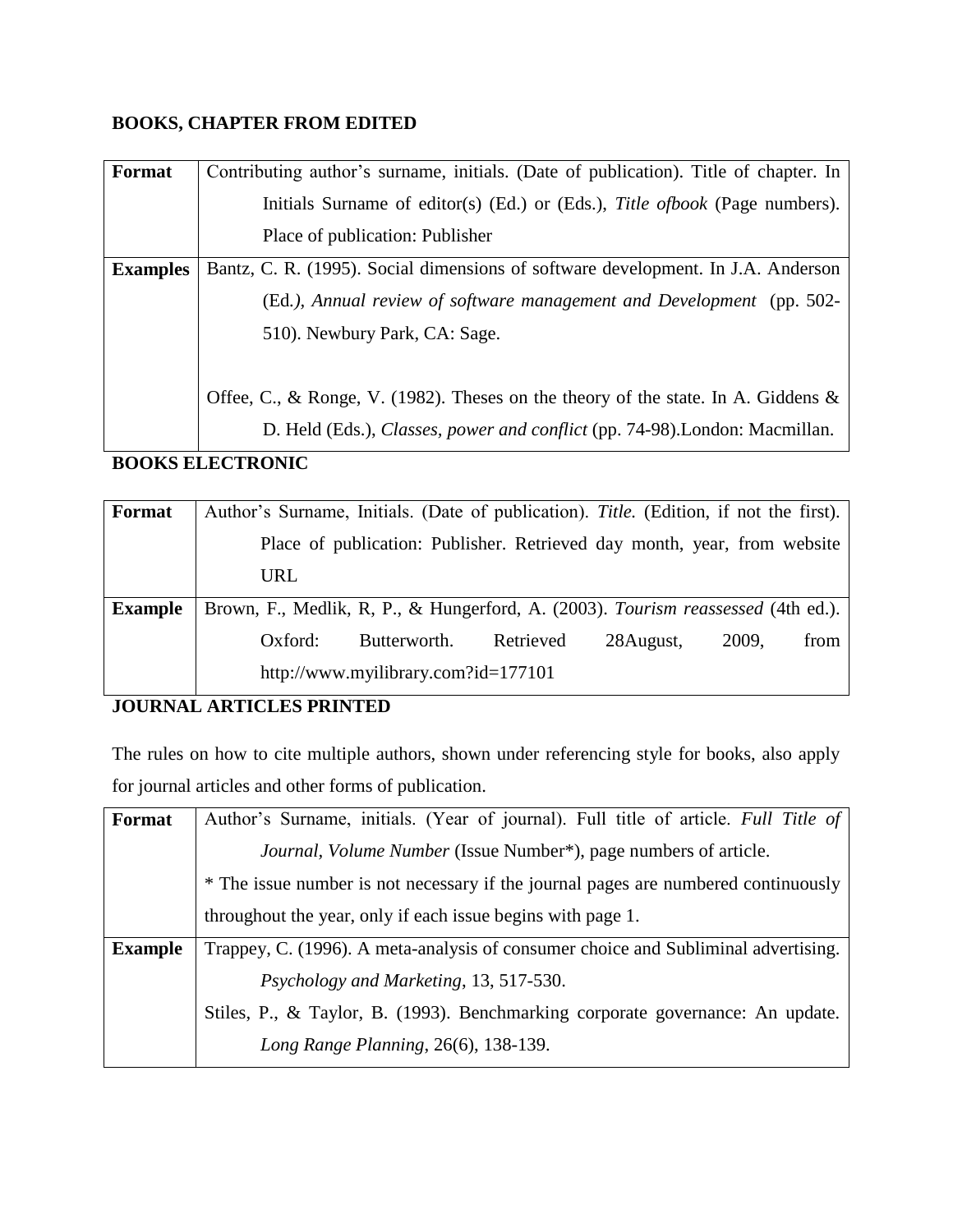# **JOURNAL ARTICLES, ELECTRONIC**

Journals articles are available through subscription databases, but some are freely available on Internet websites

| Format          | Database:                                                                           |
|-----------------|-------------------------------------------------------------------------------------|
|                 |                                                                                     |
|                 | Author's Surname, initials. (Year of journal issue in which article appeared). Full |
|                 | title of article. Full Title of Journal, Volume Number (Issue Number*), page        |
|                 | numbers of article. Retrieved day month, year, from  database.                      |
|                 | <b>Website:</b>                                                                     |
|                 | Author's Surname, initials. (Year of journal issue in which article appeared). Full |
|                 | title of article. Full Title of Journal, Volume Number (Issue Number*), page        |
|                 | numbers of article. Retrieved day month, year, from website URL                     |
|                 | * The issue number is not necessary if the journal pages are numbered continuously  |
|                 | throughout the year, only if each issue begins with page 1.                         |
| <b>Examples</b> | Database:                                                                           |
|                 | Bryd-Bredbenner, C., Wong, A., & Cottee, P. (2000). Consumer understanding of       |
|                 | US and EU nutrition labels. British Food Journal, 103, 615-629. Retrieved           |
|                 | 22 October, 2008, from Emerald database.                                            |
|                 | <b>Website:</b>                                                                     |
|                 | De Blasio, G. G. (2008). Understanding McDonald's among the "World's Most           |
|                 | Ethical Companies". Electronic Journal of Business Ethics and Organization          |
|                 | Retrieved<br>Studies,<br>28<br>October,<br>from<br>$13(1)$ ,<br>$5-12$ ,<br>2008,   |
|                 | http://ejbo.jyu.fi/pdf/ejbo_vol13_no1_pages_5-12.pdf                                |
|                 | <b>NEWSPAPER ARTICLES, PRINTED</b>                                                  |

| Format          | Author's Surname, initials. (Year, month day). Full title of article. Title of         |
|-----------------|----------------------------------------------------------------------------------------|
|                 | <i>Newspaper</i> , page numbers of article.                                            |
|                 | If no author:                                                                          |
|                 | Full title of article. (Year, month day). Title of Newspaper, page numbers of article. |
| <b>Examples</b> | Balma, J. (2006, September 12). Nile Town counts cost of massacre. The Times, p.       |
|                 | 39.                                                                                    |
|                 | Attacks on tourists in Egypt. (2005, June 4). The Star, pp.25-27.                      |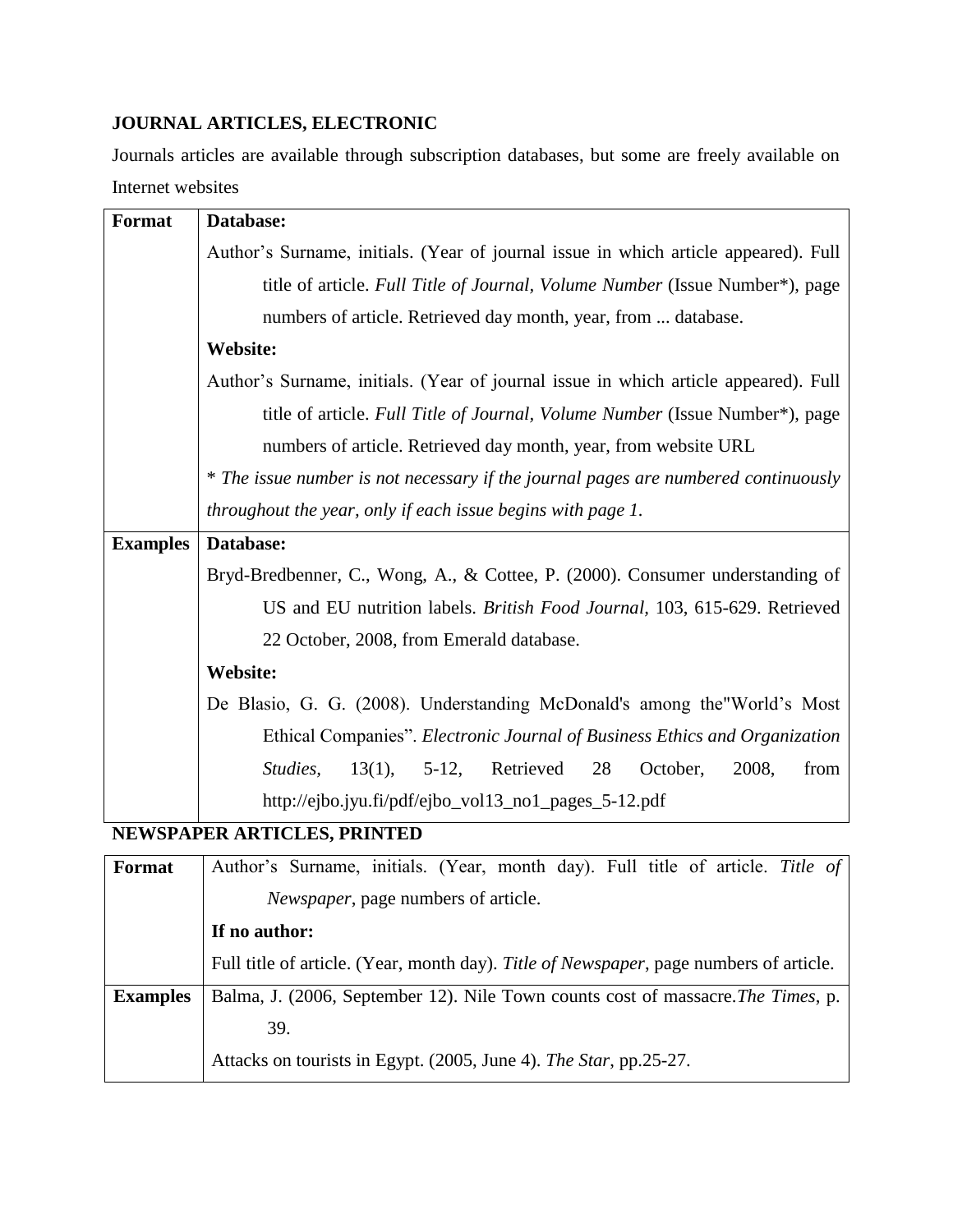# **NEWSPAPER ARTICLES, ELECTRONIC**

Newspaper articles are available from the databases, or from newspapers' own websites.

| <b>Examples</b> | Bowers, S. (2008, November 15). Lehman administrators' task will dwarf Enron,      |  |  |  |  |  |  |  |
|-----------------|------------------------------------------------------------------------------------|--|--|--|--|--|--|--|
|                 | creditors told. Guardian, p. 39. Retrieved 18 November, 2008, from                 |  |  |  |  |  |  |  |
|                 | LexisNexis                                                                         |  |  |  |  |  |  |  |
|                 | Database.                                                                          |  |  |  |  |  |  |  |
|                 | Emmett, S. (2008, May 9). Buy-to-let: Professional investors cash in on the credit |  |  |  |  |  |  |  |
|                 | Retrieved 27<br><i>The</i><br>October.<br>$2008$ , from<br>Times.<br>crunch.       |  |  |  |  |  |  |  |
|                 | http://www.timesonline.co.uk                                                       |  |  |  |  |  |  |  |

# **CONFERENCE PAPERS AND PROCEEDINGS**

- Treat regularly published proceeding as journals
- Capitalize the name of the conference or symposium.

| <b>Format</b>  | Author's Surname, Initials. (Year of publication). Title of conference paper. In  |  |  |  |  |  |  |  |  |
|----------------|-----------------------------------------------------------------------------------|--|--|--|--|--|--|--|--|
|                | Initials. Surname of editor of proceedings (Ed.), Title of conference             |  |  |  |  |  |  |  |  |
|                | <i>proceedings</i> (page numbers of contribution). Place of publication:          |  |  |  |  |  |  |  |  |
|                | Publisher.                                                                        |  |  |  |  |  |  |  |  |
|                | <b>Regularly published:</b>                                                       |  |  |  |  |  |  |  |  |
|                | Author, Initials. (Date of publication). Title of conference paper. Title of      |  |  |  |  |  |  |  |  |
|                | <i>Proceedings, volume number, page numbers.</i>                                  |  |  |  |  |  |  |  |  |
| <b>Example</b> | Proctor, P. (1998). The tutorial: Combining asynchronous and synchronous          |  |  |  |  |  |  |  |  |
|                | learning. In S. Banks (Ed.), Networked LifelongLearning: Proceedings of           |  |  |  |  |  |  |  |  |
|                | <i>the 1998 International Conference</i> (pp.3.1 - 3.7). Sheffield: University of |  |  |  |  |  |  |  |  |
|                | Sheffield.                                                                        |  |  |  |  |  |  |  |  |

# **DISSERTATIONS AND THESIS**

| Format         | Author's Surname, Initials. (Year). Full Title. Unpublished doctoral dissertation, |  |  |  |  |  |  |  |  |
|----------------|------------------------------------------------------------------------------------|--|--|--|--|--|--|--|--|
|                | awarding institution.                                                              |  |  |  |  |  |  |  |  |
|                | Author's Surname, Initials. (Year). Full Title. Unpublished master's thesis,       |  |  |  |  |  |  |  |  |
|                | awarding institution                                                               |  |  |  |  |  |  |  |  |
| <b>Example</b> | Borg, J. (2008). Tourism in <i>European heritage cities</i> . Unpublished doctoral |  |  |  |  |  |  |  |  |
|                | dissertation, University of California.                                            |  |  |  |  |  |  |  |  |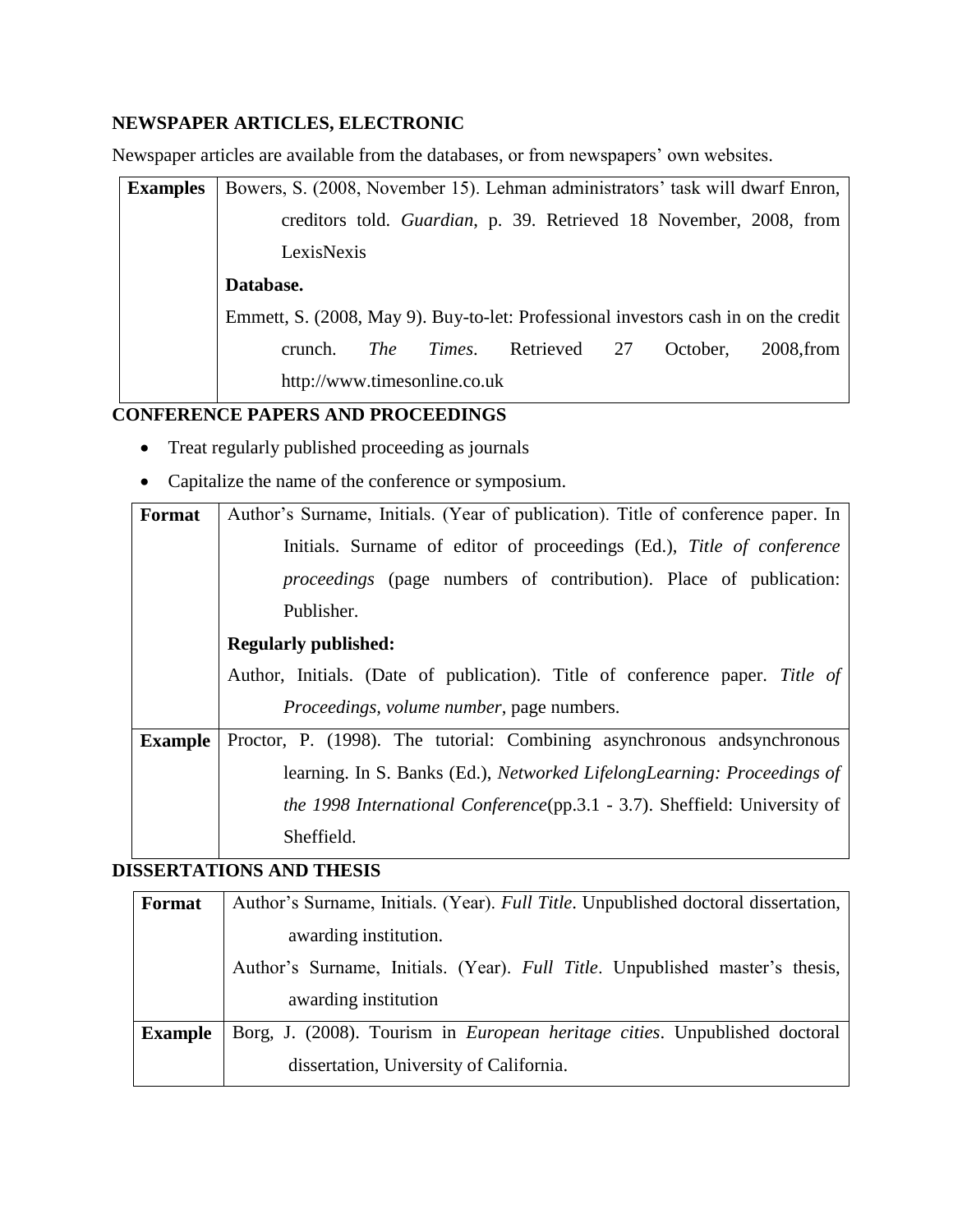#### **WEB PAGES AND WEBSITES**

- Direct readers as closely as possible to the information being cited wherever possible, reference specific documents rather than home or menu pages.
- $\bullet$   $\Box$  As a minimum, a reference to an Internet source should provide a document title or description, a date (either date of publication or date of retrieval), and a web address. Wherever possible identify the authors of the document as well.
- $\bullet$  If the author of the document cannot be identified, begin the reference with the title of the document.
- If there isn't a date available for the document, you can use (n.d.) for no date.
- When an Internet document is more than one Web page, provide a URL that links to the home page or entry page for the document.

| Format         | Web page with author:                                                          |  |  |  |  |  |  |  |  |  |
|----------------|--------------------------------------------------------------------------------|--|--|--|--|--|--|--|--|--|
|                | Author's Surname, initials. (Date). Title of page or internet document.        |  |  |  |  |  |  |  |  |  |
|                | Retrieved day month, year, from web address                                    |  |  |  |  |  |  |  |  |  |
|                | If no author:                                                                  |  |  |  |  |  |  |  |  |  |
|                | <i>Full title of page.</i> (Date). Retrieved day month, year, from web address |  |  |  |  |  |  |  |  |  |
| <b>Example</b> | Eber (2008). Beyond the green horizon 2008. Retrieved November 3, 2008,        |  |  |  |  |  |  |  |  |  |
|                | from http://www.tescoreports.com/crreview08/index.html                         |  |  |  |  |  |  |  |  |  |
|                | (2008). <i>Employee appraisal</i> . Retrieved July 14,<br>2008.<br>Acas        |  |  |  |  |  |  |  |  |  |
|                | from http://www.acas.org.uk/CHttpHandler.ashx?id=254&p=0                       |  |  |  |  |  |  |  |  |  |

### **REFERENCING TWO OR MORE SOURCES BY THE SAME AUTHOR**

- Using the author's name for all entries, list the entries by year (earliest first).
- $\bullet$   $\Box$  When an author appears both as a sole author and, in another citation, as the first author of several, list the sole author entries first.
- $\bullet$   $\square$  Use the format below when the author(s) and the date of publication are exactly the same for more than one source. List the titles alphabetically and add a,b,c,d, etc to the publication date.